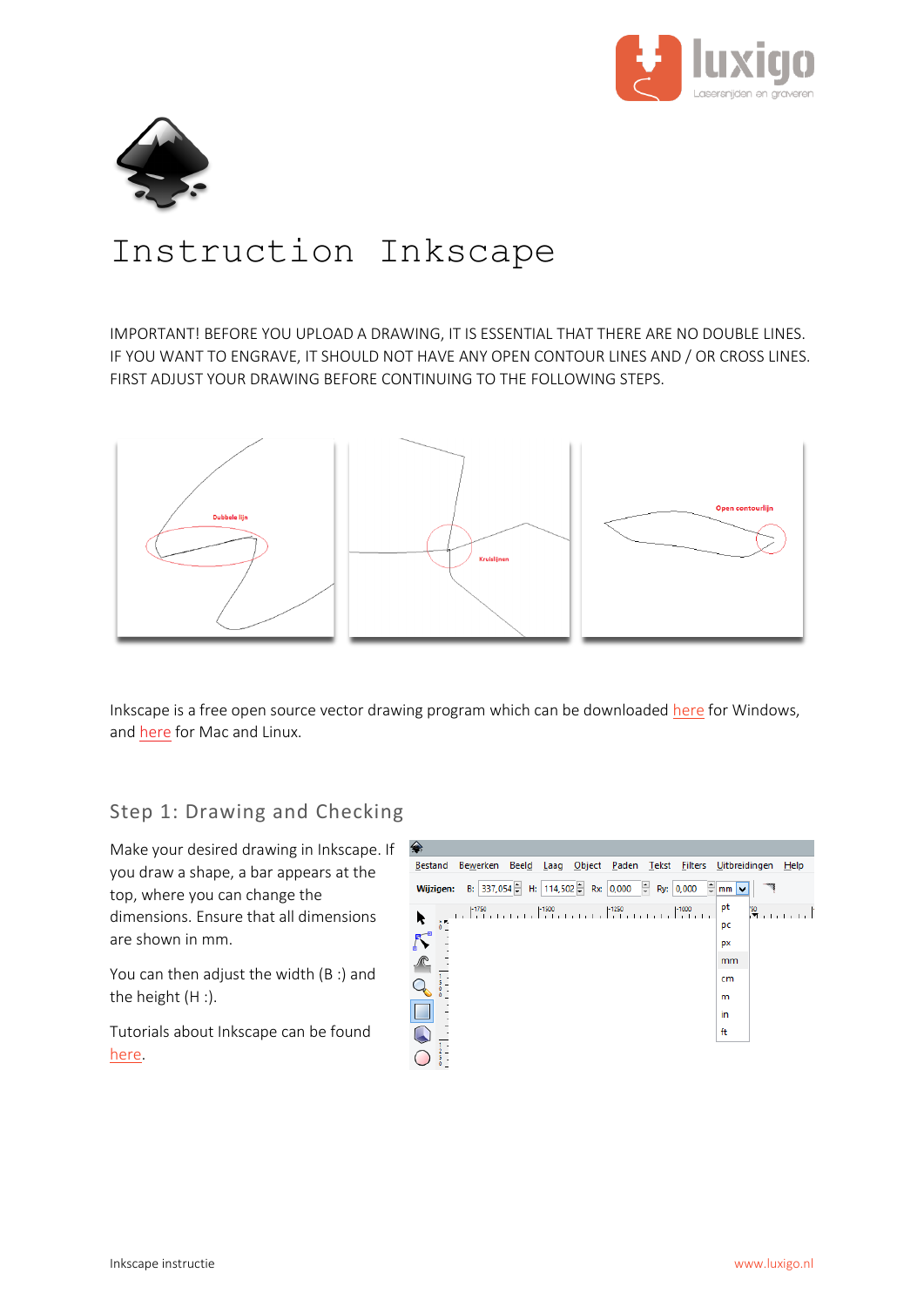

## Step 2: Choose your method



If you want to engrave and cut objects in your drawing, make sure that all objects for engraving (blue) and all objects for cutting (black) get the same color, this is done by selecting the objects and then choosing a color at the bottom of the color bar.

#### Laser cutting

Leave the outer contour of the part to be cut black, so this is not the outer contour or working surface of the entire drawing.

Internal cutting lines are the surfaces to be cut that fall within the outer contour, for example, holes. Make these lines red. The reason why internal cutting lines must be used is as follows. When an "O" is to be cut, it is important that the hole is cut first and then the outer contour of this letter. When the outer contour is first cut, the part will be slightly skewed, when the hole is cut it will no longer be in the right place.

#### Line engraving

Instead of engraving a surface, which takes a lot of time, it is also possible to have the laser cut quickly and with low power. The material is then drawn as if it were. Make engraving lines green.

#### Surface engraving

The laser moves like a printer, so that a layer is always burned. As a result, the surface to be engraved is slightly sunk into the material. Make surfaces engraving areas blue.